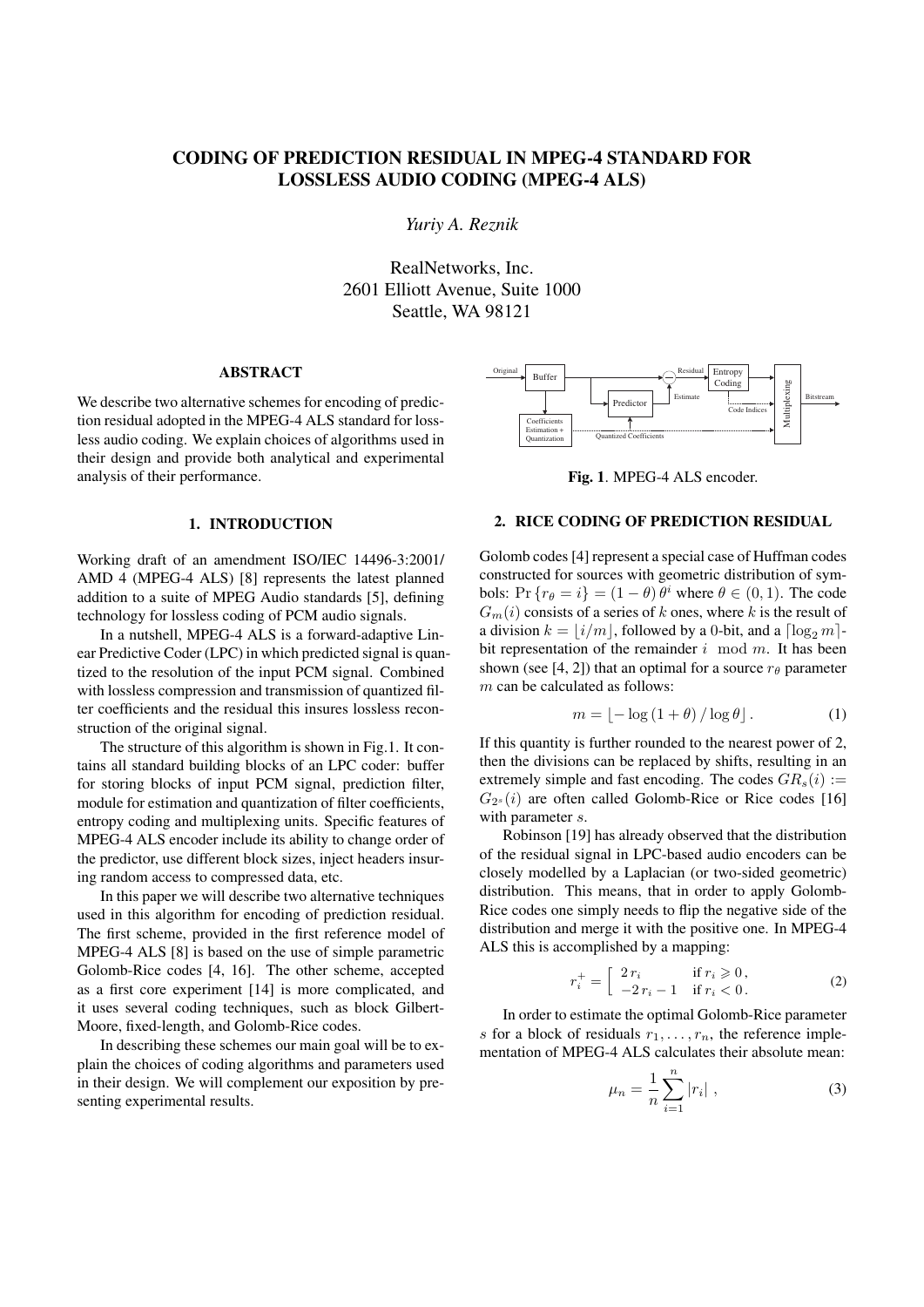

Fig. 2. Observed residual distribution (circles), model Laplacian distribution (solid line), and the distribution corresponding to the lengths of Golomb-Rice codes (dashed line).

and then uses:

$$
s = \lfloor \log_2 \mu_n + C_1 \rfloor \tag{4}
$$

where  $C_1 \approx 0.97$  is a constant.

This estimator has already been used in compression algorithms such as SHORTEN [19] or LOCO-1 [24], and it is based on the fact that sample absolute mean  $\mu_n$  converges (with large *n*) to the first absolute moment  $E\{|r|\}$ of the distribution. Thus, in a Laplacian model:  $E\{|r|\} =$  $\int_{-\infty}^{\infty} \Pr \{ r = \rho \} |\rho| d\rho = \int_{-\infty}^{\infty} \frac{1}{\sqrt{2}}$  $\frac{1}{2\lambda}e^{-\frac{\sqrt{2}}{\lambda}|\rho|}|\rho|d\rho=\frac{1}{\sqrt{2}}$ 2 *λ*, where  $\lambda$  is the variance. In turn,  $\lambda$  can be converted in a parameter  $\theta$  of the quantized geometric distribution (see Appendix A), and then by (1), setting  $s = \log_2 m$ , and ignoring smaller than  $O(1)$  terms we arrive at (4).

Obtained in such a way code parameter *s* is transmitted along with the encoded residuals  $\hat{G}R_s\left(r_1^+\right), \ldots, \hat{G}R_s\left(r_n^+\right).$ To facilitate a higher degree of adaptation during transients in audio signals MPEG-4 ALS includes a mode in which each block is divided in several smaller sub-blocks encoded using different (individually estimated for each sub-block) code parameters.

In Fig.2 we show a typical observed distribution of the residual, its approximation by a Laplacian distribution, and the distribution corresponding to the lengths of the resulting Golomb-Rice codes. It is clear there is a divergence between the observed distribution and one that is being encoded. However, after an extensive experimental study [13] using MPEG audio sequences [6] we have found that the estimated average redundancy of Golomb-Rice encoding represents only 1*.*6452*..*% of the bitrate occupied by the residuals. In other words, given the simplicity of this coding scheme, it works remarkably well in this application.



**Fig. 3.** Redundancy  $R^{GR}(x_\theta) = E\{|GR_s(x_\theta)|\} - H(x_\theta)$ and normalized redundancy  $R^{GR}(x_{\theta})/H(x_{\theta})$  of Golomb-Rice codes for a geometric source  $x_{\theta}$ :  $\Pr \{x_{\theta} = i\}$  =  $(1 - \theta) \theta^i$ .

#### 3. IMPROVED RESIDUAL CODING

The main motivations for including another residual coding scheme in MPEG-4 ALS were: a) the requirement to achieve a better compression than what is claimed by today's state of the art algorithms [6], b) realization of the fact that the efficiency of encoding of residuals is critical for the performance of the entire algorithm, and c) the fact that Golomb-Rice codes have fundamental performance limits (see [2, 23], also Fig.3), hence further progress cannot be achieved without using a more efficient technique.

On the other hand, looking for alternative schemes we also had to consider their complexity, so our final goal was to design an algorithm that substantially reduces the redundancy of encoding of prediction residuals while making the whole encoding/decoding process only slightly more complex [14].

In order to achieve this goal, the following techniques have been incorporated.

### 3.1. Higher-resolution representation of parameter *s*.

Similar to the previous scheme, at the beginning of each block we transmit parameter *s* describing the probability distribution of the residuals. We use the same technique for estimation of this parameter, but we quantize and transmit it using higher precision.

#### 3.2. Partition of the residual distribution.

To restrict memory usage we only construct high-efficiency block codes for a central region [*−r*max*, r*max] of the residual distribution (see Fig.4). The tails are still encoded using Golomb-Rice codes as described in the previous section.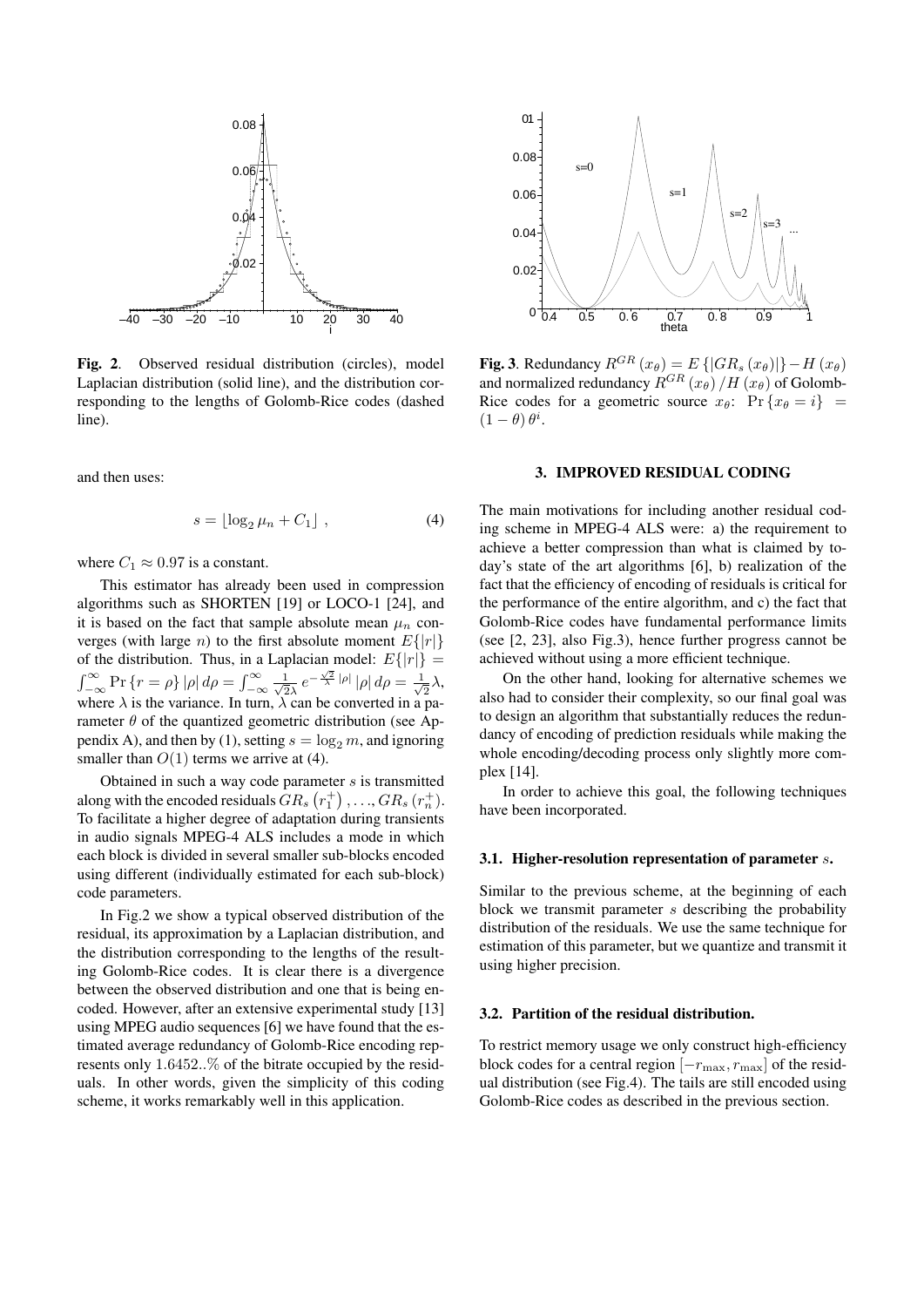

#### Fig. 4. Partition of the residual distribution.

# 3.3. The use of block Gilbert-Moore codes for nested ordered distributions.

To encode residual values in the central region we have chosen to use block Gilbert-Moore codes [3]. The key advantages of these  $codes^1$  come from the facts that:

*•* their average redundancy rate is *decreasing with the length of an encoded block* (cf. [3, 9, 23]):

$$
R^{GM}(n) = \frac{3/2 + \delta(n)}{n} < \frac{2}{n},\tag{5}
$$

where *n* is the block length, and  $\delta(n)$  is an oscillating function of bounded magnitude  $|\delta(n)| < 1/2$ .

• they can be approximately constructed using memoryefficient arithmetic encoders [17, 12, 18, 25]. The added redundancy of such an implementation with *m*-symbols alphabet, *t*-bit code registers, and  $\tau$ -bit probability representations is bounded by [22]:

$$
R^{AC}(t,\tau) < m\left(\tau + \log e\right) \, 2^{-(t-2)} \tag{6}
$$

and can be easily controlled by properly selecting *t* and  $\tau$ .

*•* the construction of these codes is based on cumulative probabilities of symbols, making it possible not only to encode a source with a given distribution, but also *all reduced-resolution versions of this source*.

For example, given symbols  $a_1, \ldots, a_m$  with non-increasing probabilities  $p_1 \geqslant \ldots \geqslant p_m$ , the code construction requires a table with *m* quantities  $s_i = \sum_{j=i}^{m} p_j$ . If we now quantize this source, for example, by skipping the last bit, then the new symbols  $\hat{a}_1, \ldots, \hat{a}_{\lfloor m/2 \rfloor}$  will have (also nonincreasing) probabilities  $\hat{p}_i = p_{2i} + p_{2i+1}$ . It is clear, that the new cumulative probabilities  $\hat{s}_i = s_{2i}$  simply represent a *sub-set of the same table s*1*, . . . , sm*. As a general rule, if  $\Delta$  represents the number of skipped bits, then the encoding of such symbols can be accomplished by using probabilities  $\hat{s}_i = s_{i2} \Delta$ .

### 3.4. Block-size adaptive reduction of the alphabet size.

In order to speed up both encoding and decoding and to further reduce memory usage we split and transmit *k* least significant bits (LSBs) of the residuals in central region directly<sup>2</sup>. The number of directly transmitted bits  $k$  is selected using:

$$
k = \begin{bmatrix} 0, & \text{if } s \leq B, \\ s - B, & \text{if } s > B, \end{bmatrix} \tag{7}
$$

where  $s$  is the code parameter (4), and  $B$  is a quantity depending on the block size *n*:

$$
B = \lfloor (\log n - 3)/2 \rfloor . \tag{8}
$$

The associated parameter  $\Delta$  (the number of missing bits) used in our Gilbert-Moore encoder is obtained using:

$$
\Delta = 5 - s + k \,, \tag{9}
$$

where 5 is the maximum value of *B*, given that MPEG4 ALS's block size  $n \leq 2^{13}$ .

In Appendix A we will show that the described choice of the parameter *k* limits the redundancy due to direct transmission of LSBs to approximately 25% of the total redundancy of residual coding. Choices of other parameters, such as  $r_{\text{max}}$ , *t*, and  $\tau$ , are also based on similar constraints and will be further explained in Appendix A.

Overall, our implementation of the described coding scheme uses only 2K words of memory to store probability tables, and involves 2 multiplications per encoded or decoded sample. Given the fact that the order of the prediction filter in MPEG-4 ALS typically fluctuates in the range of 8 *−* 16, these two extra multiplications should have only minor (12*.*5 *−* 25%) effect on the overall performance.

### 4. EXPERIMENTAL RESULTS

The results of our experimental study are summarized in Table 1. The test material was taken from the standard audio sequences for MPEG-4 Lossless Coding [6]. It comprises nearly 1 GB of stereo waveform data with sampling rates of 48, 96, and 192 kHz, and resolutions of 16, 20, and 24 bits.

The column "compression" in Table 1. contains ratios of compressed file sizes to the sizes of original waveform files, expressed in %s. Both compression and decompression speeds are measured in seconds. To run these tests we used a PIII-M computer with 500M bytes of RAM.

In these tests we used reference-model implementation of the MPEG-4 ALS encoder [11].

<sup>&</sup>lt;sup>1</sup>Sometimes these codes are also called Elias-Shannon-Fano codes [1].

 $2$ This idea is similar to a more elaborate "alphabet grouping" technique [21], but our approach is much simpler because we use groups of equal size.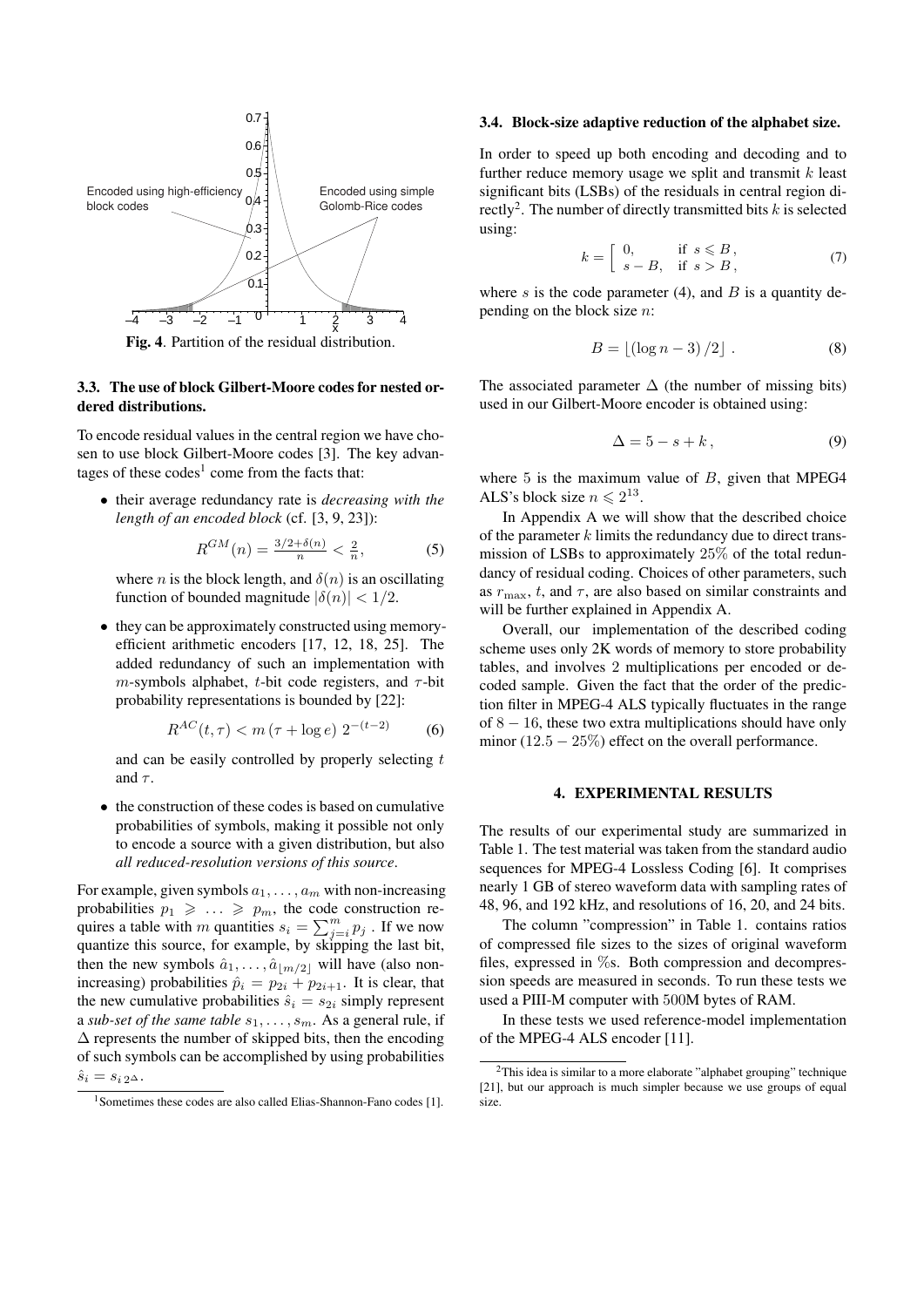| Format        | <b>Compression</b> |      | Enc. Time |       | Dec. Time |       |
|---------------|--------------------|------|-----------|-------|-----------|-------|
|               | RM <sub>0</sub>    | CE1  | RM0       | CE1   | RMO       | CE1   |
| $48kHz-16$    | 46.8               | 46.3 | 44.7      | 55.8  | 17.3      | 24.5  |
| $48kHz-20$    | 64.2               | 63.9 | 60.9      | 58.5  | 25.6      | 26.3  |
| 48kHz-24      | 64.2               | 63.9 | 62.4      | 58.5  | 24.8      | 26.3  |
| 96kHz-16      | 31.3               | 30.7 | 77.4      | 104.4 | 31.9      | 44.8  |
| 96kHz-20      | 50.2               | 49.9 | 114.9     | 117.0 | 46.9      | 52.2  |
| 96kHz-24      | 48.8               | 48.4 | 109.7     | 116.5 | 47.5      | 52.0  |
| $192kHz - 16$ | 22.3               | 21.6 | 59.3      | 76.1  | 24.9      | 33.3  |
| $192kHz - 20$ | 42.3               | 41.9 | 88.7      | 100.2 | 50.7      | 53.2  |
| 192kHz-24     | 39.5               | 39.0 | 91.3      | 99.7  | 47.9      | 51.8  |
| Total         | 45.2               | 44.7 | 709.3     | 786.8 | 317.4     | 364.2 |

Table 1. Performance analysis for different audio formats. Algorithm *RM0* uses Golomb-Rice codes, while algorithm *CE1* uses improved residual coding scheme.

# 5. REFERENCES

- [1] T. M. Cover and J. M. Thomas, *Elements of Information Theory*, (John Wiley & Sons, New York, 1991).
- [2] R. G. Gallager, and D.C. Van Voorhis, Optimal Source Codes for Geometrically Distributed Integer Alphabets, *IEEE Trans. Inform. Theory*, 21 (3) (1975) 228–230.
- [3] E. N. Gilbert and E. F. Moore, Variable-Length Binary Encodings, *Bell Syst. Tech. J.*, 7 (1959) 932–967.
- [4] S. W. Golomb, Run-Length Encodings, *IEEE Trans. Inform. Theory*, 12 (7) (1966) 399-401.
- [5] ISO/IEC 14496-3:2001, *Information technology Coding of audio-visual objects - Part 3: Audio* (International Standard, 2001).
- [6] ISO/IEC JTC1 /SC29/WG11 N5040, *Call for Proposals on MPEG-4 Lossless Audio Coding* (Klagenfurt, AT, July 2002)
- [7] ISO/IEC JTC1/SC29/WG11 N5718, *Working Draft of ISO/IEC 14496-3:2001/AMD 4, Audio Lossless Coding* (65th MPEG Meeting, Trondheim, Norway, July 2003).
- [8] ISO/IEC JTC1/SC29/WG11 N6012, *Working Draft 1.0 of ISO/IEC 14496-3:2001/AMD 4, Audio Lossless Coding* (66th MPEG Meeting, Brisbane, Australia, October 2003).
- [9] R. E. Krichevsky, Universal Data Compression and Retrieval, (Kluwer, Norwell, MA, 1993).
- [10] T. Liebchen, *Detailed technical description of the TUB 'lossless only' proposal for MPEG-4 Audio Lossless Coding*, ISO/IEC JTC1/SC29/WG11 M9781 (64th MPEG Meeting, Awaji island, Japan 2003).
- [11] T. Liebchen at al., *MPEG4 ALS source code*, ftp://ftlabsrv.nue.tu-berlin.de/mp4lossless
- [12] R. Pasco, *Source coding algorithm for fast data compression* (Ph.D. thesis, Stanford University, 1976).
- [13] Yu. A. Reznik, *Performance Limits of Codes for Prediction Residual*, ISO/IEC JTC1/SC29/WG11 M9890, (65th MPEG Meeting, Trondheim, Norway, July 2003).
- [14] Yu. A. Reznik, *Proposed Core Experiment for Improving Coding of Prediction Residual in MPEG-4 ALS RM0*, ISO/IEC JTC1/SC29/WG11 M9893, (65th MPEG Meeting, Trondheim, Norway, July 2003).
- [15] Yu. A. Reznik and W. Szpankowski, Asymptotic Average Redundancy of Adaptive Block Codes, *2003 IEEE Intl. Symp. Inform. Theory* (Yokohama, Japan, 2003).
- [16] R. F. Rice, *Some practical universal noiseless coding techniques - Parts I-III*, JPL Tech. Reps. JPL-79-22 (1979), JPL-83-17 (1983), and JPL-91-3 (1991).
- [17] J. J. Rissanen, Generalized Kraft inequality and arithmetic coding, *IBM J. Res. Dev.*, 20 (1976) 198–203.
- [18] J. J. Rissanen and G. G. Langdon, Arithmetic coding, *IBM J. Res. Dev.*, 23 (2) (1979) 149–162.
- [19] T. Robinson, *SHORTEN: Simple Lossless and Near-Lossless Waveform Compression*, Tech. Rep. CUED/F-INFENG/TR.156 (Cambridge University, UK, 1994).
- [20] F. Rubin, Arithmetic stream coding using fixed precision registers, *IEEE Trans. Inform. Theory*, 25 (6) (1979) 672– 675.
- [21] B. Ya. Ryabko and J. Astola, Fast Codes for Large Alphabet Sources and its Application to Block Encoding, *2003 IEEE Intl. Symp. Inform. Theory* (Yokohama, Japan, 2003).
- [22] B. Ya. Ryabko and A. N. Fionov, Efficient Method of Adaptive Arithmetic Coding for Sources with Large Alphabets, *Probl. Inform. Transm.* 35 (1999) 95–108 (in Russian).
- [23] W. Szpankowski, Asymptotic Average Redundancy of Huffman (and Other) Block Codes, *IEEE Trans. Information Theory*, 46 (7) (2000) 2434–2443.
- [24] M. J. Weinberger, G. Seroussi, and G. Sapiro, LOCO-1: A Low Complexity, Context-Based, Lossless Image Compression Algorithm, *Proc. 1996 Data Compression Conference*, (Snowbird, UT 1996) 140–149.
- [25] I. H. Witten, R. Neal, J.G. Cleary, Arithmetic Coding for Data Compression, *Comm. ACM.*, 30 (6) (1987) 520–541.